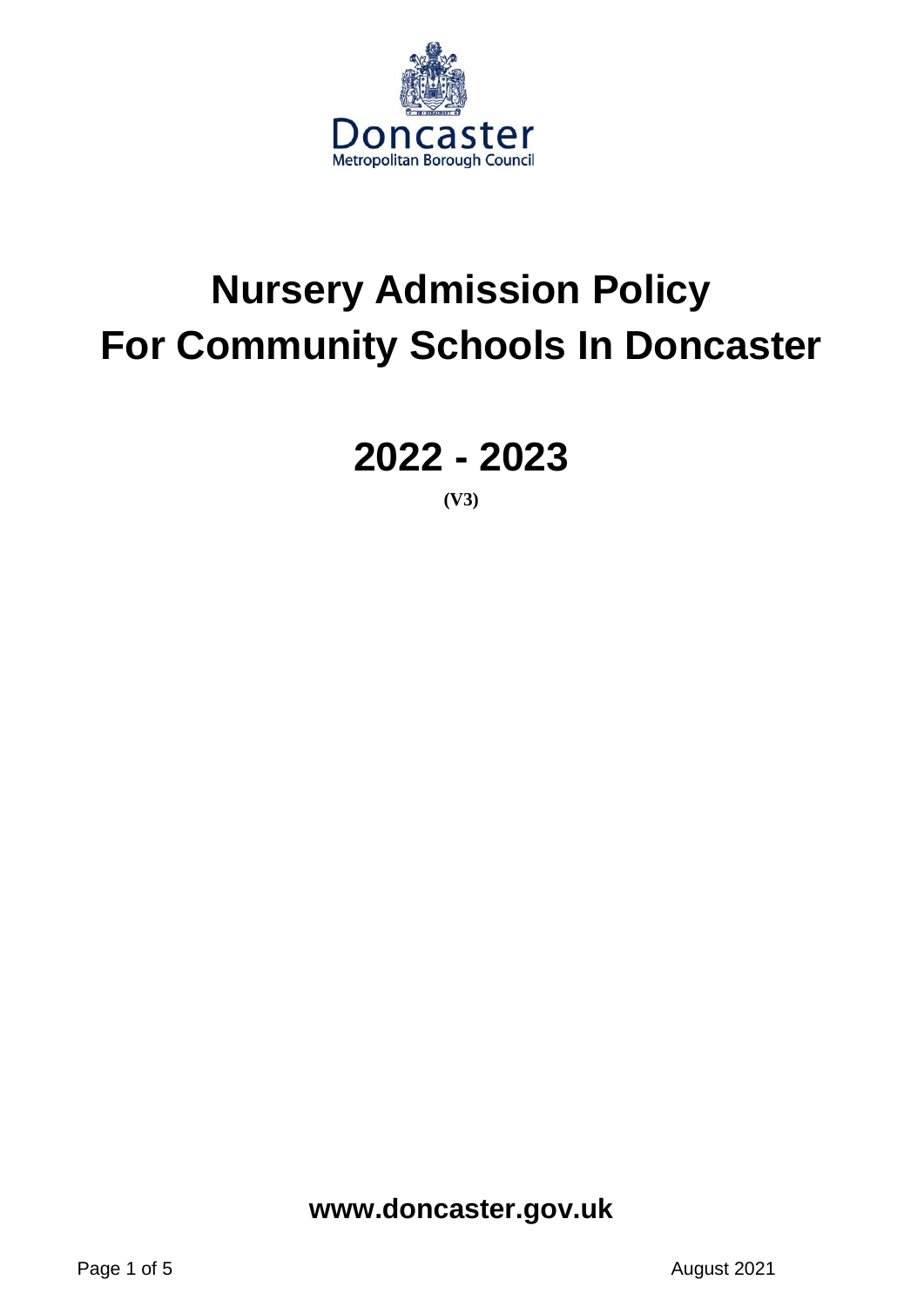# **Doncaster Council Nursery Admission Policy - Community Schools 2022/2023 School Year**

1 Doncaster Council is the Admission Authority for community schools and allocates places based on the oversubscription criteria given below in section 12.

# **General Statement**

- 2 In Doncaster, each school serves a local community, usually referred to as the 'catchment area'. This policy reflects the philosophy that 'efficient education' is particularly fostered by closely associating a secondary school and a group of linked primary schools in a pyramid. In this way, each school becomes part of the provision for a community and the education of the community's children benefits greatly from the association of its schools.
- 3 Parents should initially apply for their child to be admitted in the September following their child's third birthday. Subject to the availability of places, successful applicants will be eligible for admission during the term following their third birthday. (See section 11.)
- 4 Pupils are entitled to 15 hours free universal entitlement per week for 38 weeks. Some schools can also offer the additional 15 hours extended entitlement for working parents who meet the eligibility criteria. Further details are available from the school.

# **Admission Limit**

- 5 The Admission Limit determines the maximum number of pupils that can be properly accommodated in a nursery. It is not an arbitrary process, and;
	- is assessed in accordance with the Department for Education (DfE) Premises Regulations which take account the nature and type of the school buildings providing for the acceptable amount of space for each pupil, and
	- takes into account the DfE staffing ratio of 1 adult to 13 pupils with at least one adult being a teacher.
- 6 Admission Limits are given in Appendix 1.

# **Closing and Announcement Dates**

- 7 The closing date for receipt of applications for nursery in September 2022 is 4 October 2021. Decisions will be emailed to parents on 8 November 2021. Late applications are accepted and will be considered after those received by the closing date have been processed.
- 8 Applications are considered during the school year and should be submitted by Friday at 5pm during term time. Decisions are normally sent within two school weeks.

# **Admission to Nursery**

9 A child who has attained the age of three years on, or before, the 31 August 2021 will normally be admitted part-time to a nursery class from the start of the following school year.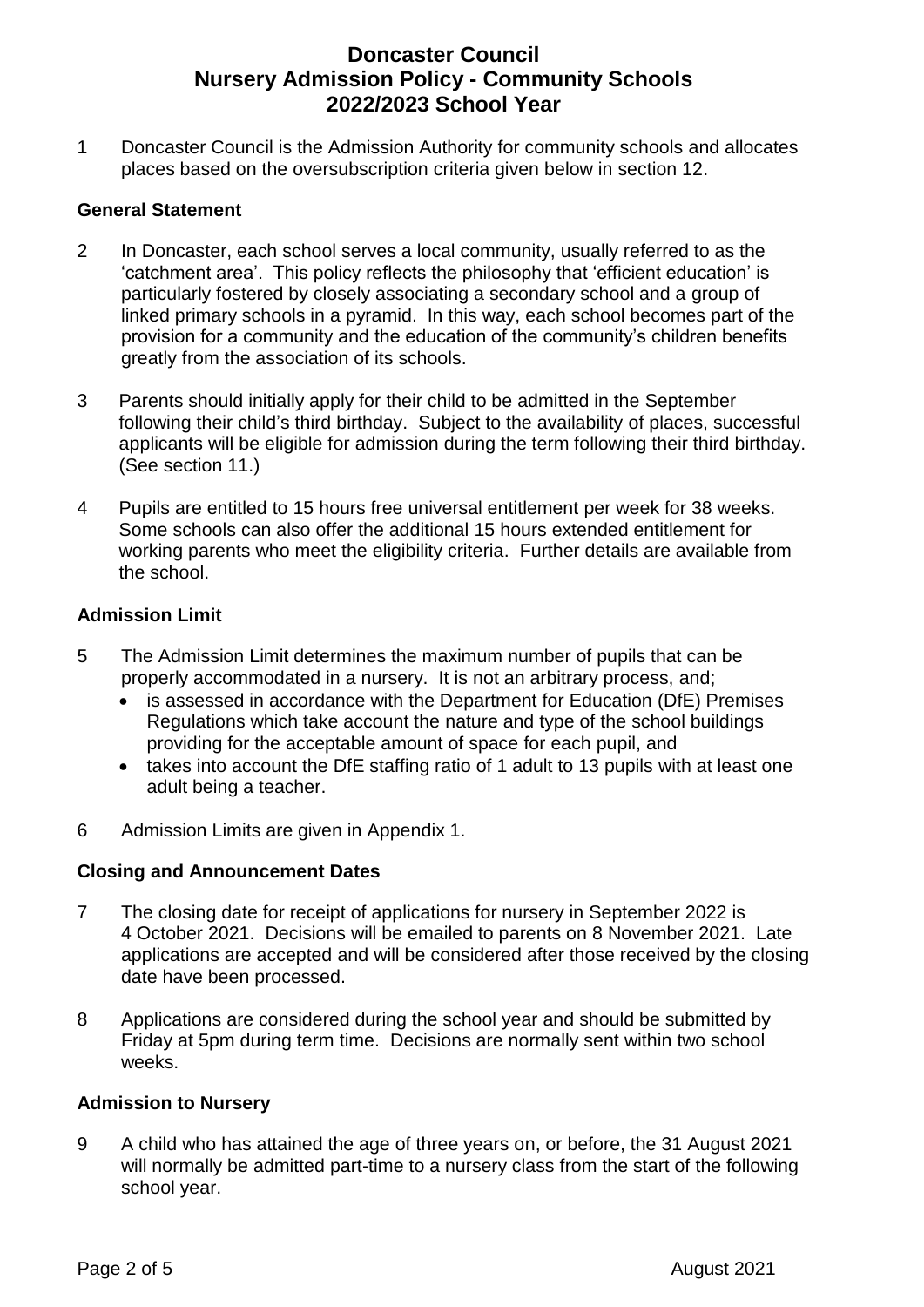10 Although the majority of children will only attend one nursery, the minimum period they should attend is one term and parents are required to sign a contract on a termly basis.

# **Early Admission**

- 11 Once a pupil has secured a place for September admission, if places are available children may be admitted earlier. Those places will be offered by the school in criteria order as follows;
	- a) Children born in the Autumn Term may be able to start in the Spring Term.
	- b) Children born in the Spring Term may be able to start in the Summer Term.

If a child attends a nursery 'early', they will normally continue into the nursery in the following September.

# **Allocation of Places and Admission Criteria**

12 This section outlines the criteria to be used to decide upon eligibility for a place where the number of applications exceeds the admission limit.

Having regard to a pupil with an Education, Health and Care Plan naming the school, the criteria for allocating places is listed below in order of priority:

- a) A Looked After Child or a child who was previously Looked After**<sup>i</sup>**
- b) Children who are ordinarily resident<sup>ii</sup> in the catchment area of the preferred school.

For the purposes of applications received by the closing date, a catchment area school will be determined in relation to the address at which the pupil is ordinarily resident on the closing date. A child's place on a waiting list is reviewed once the parent has confirmed that the pupil is resident at a different address.

- c) Doncaster Children, living within the same family unit (e.g. stepchildren) who are attending the requested school at the point of application (excluding nursery). Where the preferred school is an infant school, attendance at a linked junior school will be included.
- d) Doncaster children who live in the catchment area of a school without a nursery.
- e) Doncaster children who live in the catchment area of a school with a nursery.
- f) Children not resident in Doncaster.

If, in any category, there are more children than places available, places will then be determined by reference to order of birth, eldest first

If there are any children with identical dates of birth, the child living nearest to the preferred school will be offered the place. The distance is measured in a straight line from the point of the front entrance of the pupil's home, to the entrance nearest to the reception point of the school building.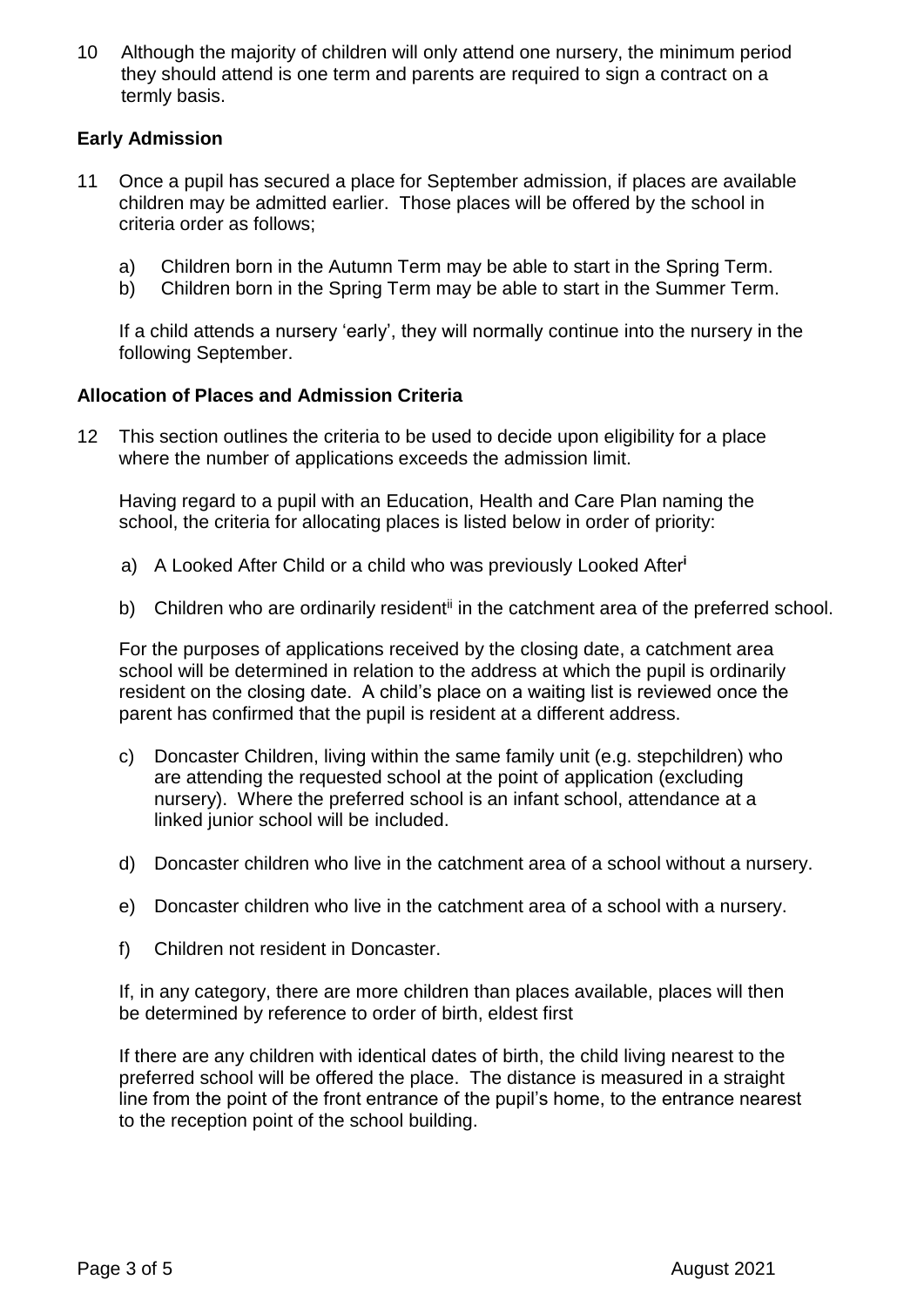# **Waiting Lists**

- 13 In the event of a parent being refused admission, the child's name will be placed on a waiting list for the preferred nursery. Waiting lists are held all year in criteria order and by date of birth within criteria (eldest first). If a place becomes available it will be offered first to children of current nursery age and then to any children who may be eligible to be admitted 'early'. No priority will be given to the date of receipt of the application. A change of address can affect a pupils position on the waiting list.
- 14 Places will only be allocated from the waiting list when the number of pupils falls below the Admission Limit of the school. Whilst the waiting list is in operation, when a place does become available it will be allocated to the child at the top of the list on the day that the Council receive confirmation of the vacancy.

# **Notes**

# **False Information**

Any place offered on the basis of a fraudulent or intentionally misleading application will be withdrawn, e.g. giving a false address.

It is for parents to satisfy the Council of their circumstances as they apply to the admission criteria at the time of application.

# **Multiple Addresses**

Where a child is resident with parents at more than one address, the address used for admission purposes shall be the place at which the child spends the majority of the school week (Monday to Friday) during term time. Where there is a clear 50/50 split, parents should decide.

# **Admission of Service Personnel and Crown Servants**

To support the Armed Forces Community Covenant, applications for service personnel and crown servants moving to Doncaster will be considered one term in advance of a change of address in accordance with the guidance from the DfE providing that the application is accompanied by an official letter that declares a relocation date and a Unit postal address or quartering area address.

Provision is also made to allow for the admission of children of service personnel and crown servants into schools above the admission number where staffing ratios allow.

# **<sup>i</sup> Children who are Looked After Children and all previously Looked After Children**

A 'looked after child' or a child who was previously looked after but immediately after being looked after became subject to an adoption, child arrangements, or special guardianship order including those who appear [to the admission authority] to have been in state care outside of England and ceased to be in state care as a result of being adopted. A looked after child is a child who is (a) in the care of a local authority, or (b) being provided with accommodation by a local authority in the exercise of their social services functions (see the definition in Section 22(1) of the Children Act 1989).

90 An adoption order is an order under the Adoption Act 1976 (see Section 12 adoption orders) and children who were adopted under the Adoption and Children Act 2002 (see Section 46 adoption orders). A 'child arrangements order' is an order settling the arrangements to be made as to the person with whom the child is to live under Section 8 of the Children Act 1989 as amended by Section 14 of the Children and Families Act 2014. Section 14A of the Children Act 1989 defines a 'special guardianship order' as an order appointing one or more individuals to be a child's special guardian (or special guardians).

 $\overline{a}$